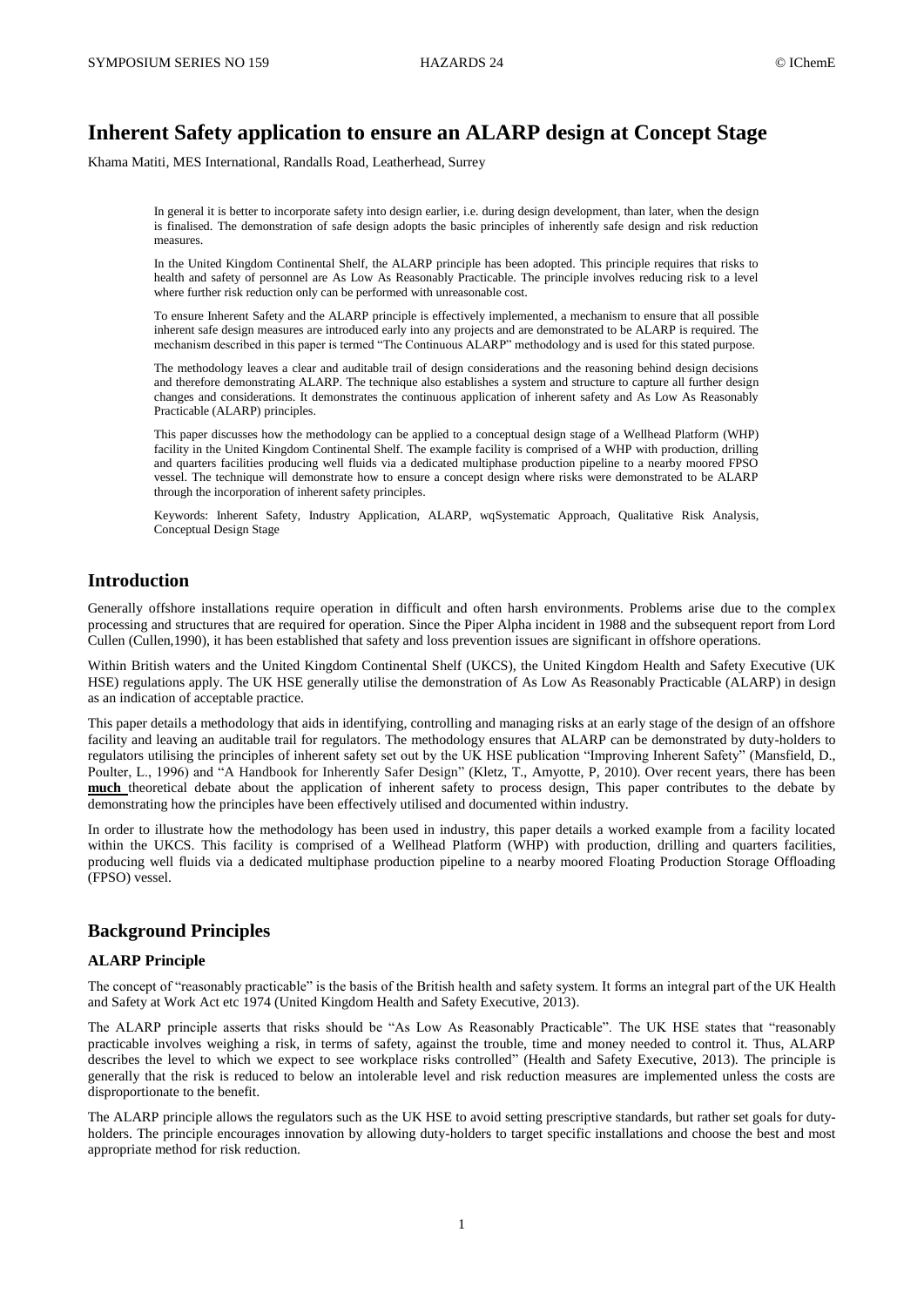#### **Inherent Safety Principle**

Process risk management is a term used to describe four techniques applied to effectively reduce safety risks. The techniques can be grouped into inherent, passive engineered, active engineered and procedural safety (Kletz, T., Amyotte, P, 2010). Safety risks are reduced by minimising the potential harm that the design can cause and also reducing the likelihood of an accident.

Inherent safety is described as a "concept, an approach to safety that focuses on eliminating or reducing the hazards associated with a set of conditions" (Centre for Chemical Process Safety, 2009). Inherently safety philosophies can be applied to all four risk management techniques to reduce risks to ALARP.

A hazard is described as "a physical or chemical characteristic with the potential to cause harm to people, environment or property" (Centre for Chemical Process Safety, 2009). Hazards can be due to the intrinsic properties of the materials used, or the nature of the process conditions.

Risk itself is described as the "probability that harm will occur" (Kletz, T., Amyotte, P, 2010)

Inherent safety principles favour the elimination of hazards over simply reducing the hazard. Within the oil and gas industry, the main hazard is typically from the product itself, i.e. potential fires and explosions from the produced oil or gas, therefore elimination of the hazards is not typically feasible. In these instances a philosophy of reducing the hazards is employed by following strategies that can either reduce its likelihood and/or the severity. Fig. 1 illustrates a hierarchy of controls for a systematic approach to loss prevention suggested by (Kletz, T., Amyotte, P, 2010). This hierarchy of controls is used as the framework for the inherent safety review methodology detailed in this paper. Note: Inherent principles specifically apply to avoiding hazards, reducing severity and reducing likelihood.

Inherent safety should be utilised throughout the lifecycle of a project. Utilising inherent safety principles challenges the process design team to eliminate/reduce hazards instead of accepting them and subsequently having to design elaborate safety systems. The principles are generally more cost effective when employed earlier during a project (United Kingdom Health and Safety Executive, 2006). This is due to the greater level of freedom to change between raw materials or basic design in the earlier phases of design with minimal financial impact.

The application of inherent safety on an offshore installation can be complex. With a combination of process, weight, fabrication and spacing issues, an inherently safer solution for one scenario may be to the detriment of another. To ensure the optimum solution has been found all relevant disciplines should be involved. These issues are generally discussed in the HSE publication "Improving Inherent Safety" (Mansfield, D., Poulter, L., 1996).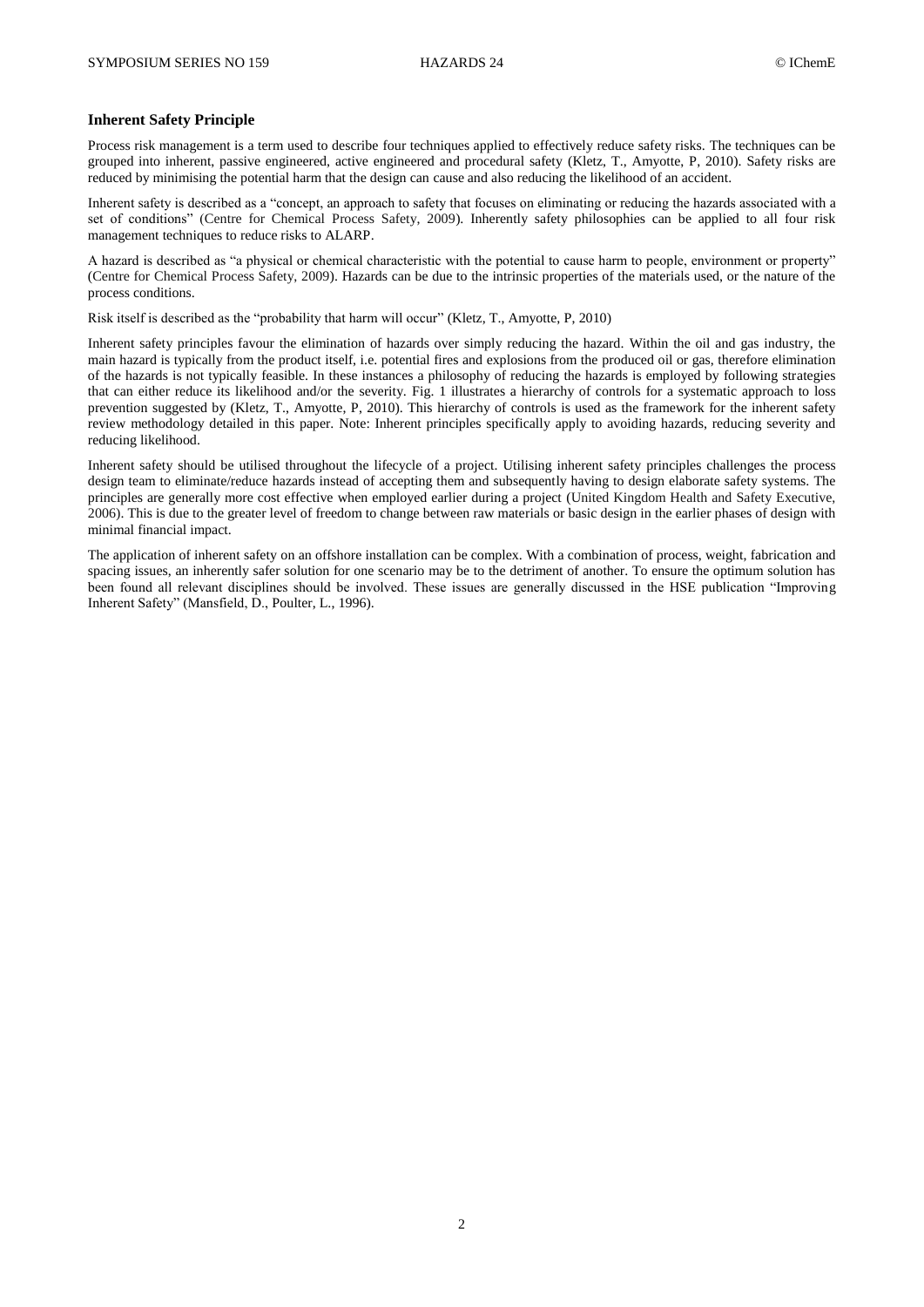Fig. 1 - A Systematic Approach to Loss Prevention (Hierarchy of controls) (sourced from Kletz, T., Amyotte, P, 2010)

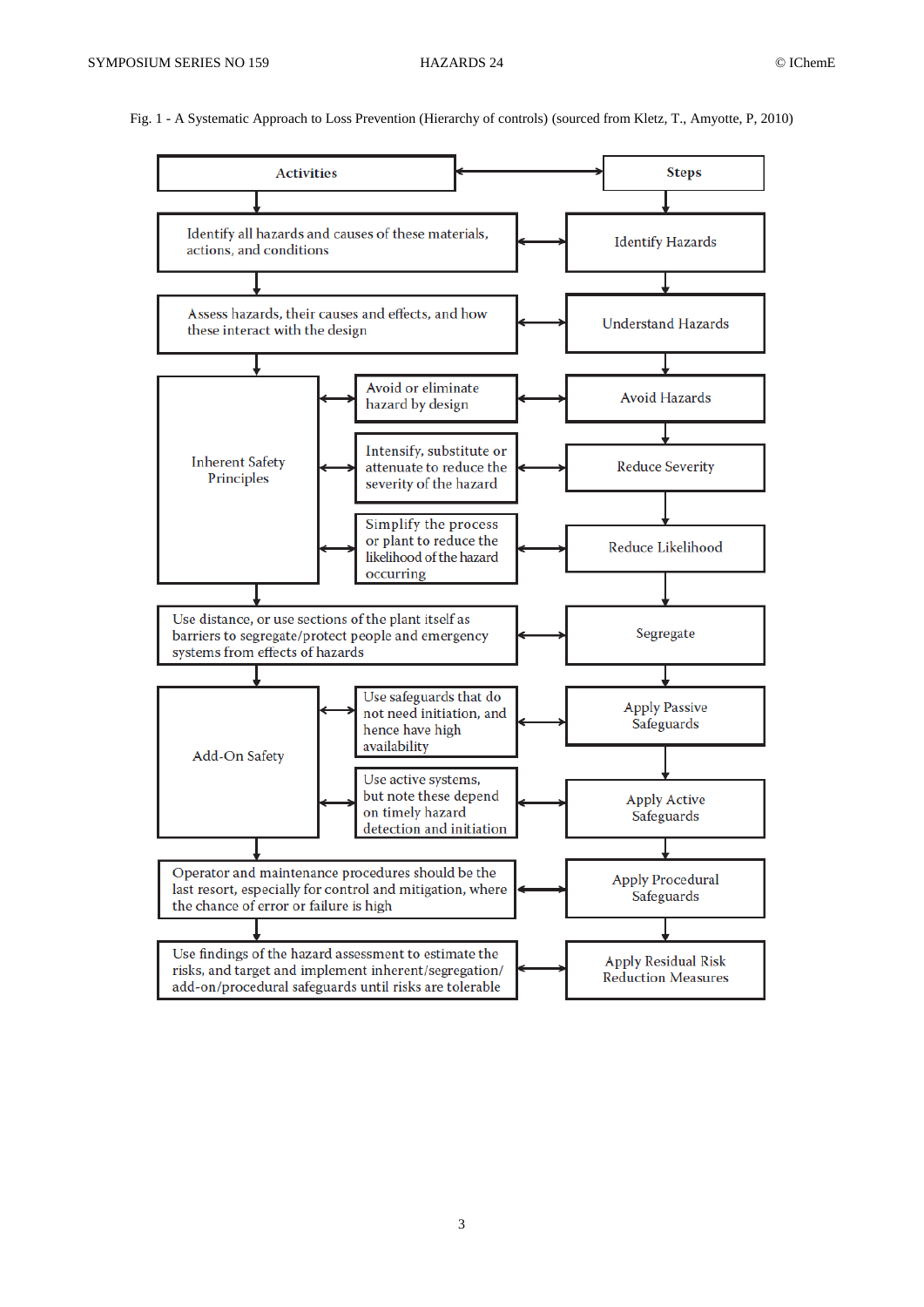### **Worked Example Study**

The following section illustrates how inherent safety principles were incorporated at the concept phase of a UKCS facility to demonstrate ALARP to the UK HSE.

#### **Project Description**

The example facility is comprised of a WHP with production, drilling and quarters facilities, producing well fluids via a dedicated multiphase production pipeline to a nearby moored FPSO vessel (see Fig. 2).



#### **ALARP Demonstration**

To operate in British waters and within the UKCS, an approved safety case is required for all installations by the UK HSE. This is a requirement of the overarching Offshore Safety Regulations (OSCR) 2005. A safety case is a "document that gives confidence to both the duty holder and HSE that the duty holder has the ability and means to control major accident risks effectively" (United Kingdom Health and Safety Executive, 2006). No standards for the control of major accidents are set by the OSCR 2005, however standards are set by the following relevant regulations:

- Offshore Installations (Prevention of Fire and Explosion, and Emergency Response) Regulations 1995 (PFEER).
- Offshore Installations and Wells (Design and Construction, etc) Regulations 1996 (DCR).
- Pipelines Safety Regulations 1996 (SI 1996/825) (PSR).

In terms of practical application of the regulations stated above, they are predominantly non-prescriptive. The 2005 OSCR requires that a submitted safety cases "demonstrate that major hazard risks are identified and evaluated and that, in respect of these risks, the 'relevant statutory provisions' will be complied with" (United Kingdom Health and Safety Executive, 2006). The ALARP standard is typically the benchmark for acceptance except where the law requires a stronger standard. This therefore highlights the need to demonstrate ALARP.

Prior to submission of the safety case, a design notification is required as a means of initiating a dialogue between the UK HSE and the Duty Holder. The design cannot be finalised until UK HSE comments are received and addressed. The design notification is required to demonstrate to the UK HSE that major hazards have been properly addressed with regards to the design of the production installations. To satisfy Schedule 1 of OSCR 2005, the design notification is required to contain a "description of the design process from an initial concept to the submitted design and the design philosophy used to guide the process" (United Kingdom Health and Safety Executive, 2006). The notification should also describe how the preferred design option has used relevant criteria and codes of practice to reduce risks to as low as is reasonably practicable (ALARP). This paper establishes an effective way of demonstrating and documenting that this requirement has been met.

The UK HSE recognise that deciding whether a risk is ALARP can be challenging as it requires duty holders to exercise judgement. In most cases reference to 'good practice' such as proven operator guidelines is sufficient.

For well understood design issues indications of compliance with ALARP principles can be achieved by implementation of well defined corporate design requirements, e.g. BP ETPs, Statoil TRs, Shell DEPs , international standards, recommended practices and regulatory authority requirements.

The methodology for demonstrating ALARP generally tends from qualitative to quantitative the further developed the design is or the more novel the design.

An ALARP register was created to keep track of the identification and evaluation of decisions regarding risk reducing measures during the project lifecycle.

The Inherent Safety Review is one input into this ALARP register along with other studies such as any future Hazard and Operability studies and Risk Analysis.

The risk reduction measures included on the ALARP register are then actively tracked to support ongoing ALARP demonstration as advised by the UK HSE regulator in later design phases.

The following section illustrates an effective way of documenting the application of Inherent Safety principles in the design as required for inclusion in the design notification. It uses a worked example to show how an auditable trail describing how the preferred design option has utilised inherent safety principles to demonstrate application of ALARP principles.

### Fig. 2 Facility Configuration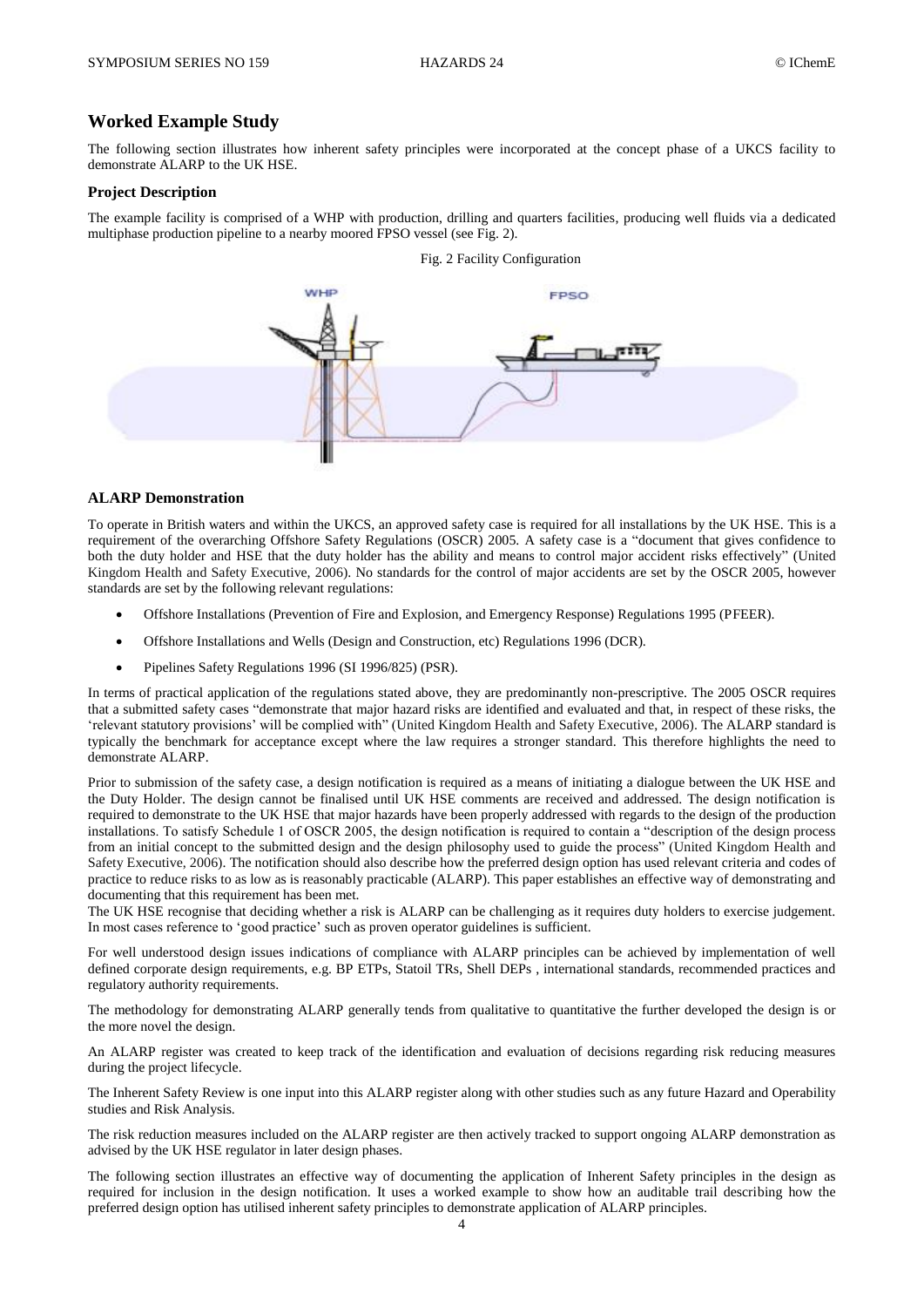#### **Inherent Safety Design Review Methodology**

The Inherent Safety Design Review was used to determine whether the considered design options were ALARP. After discussions, the various disciplines identified and chose appropriate designs to achieve the project aims. The methodology was based on the decision making process suggested by Aven as cited in (Aven, A., Vinnem, J.E., 2010) (See Figure 3). The methodology involves the generation of alternative design options by the relevant discipline, the analysis and evaluation of the design options based on inherent safety principles by the safety team and a review and assessment to confirm whether design is ALARP by relevant stakeholders which may include the safety team, project manager, and other relevant disciplines.

Figure 3 Model of Decision Making Process (Source: (Aven, 2003) as sited in (Aven, A., Vinnem, J.E., 2010)



#### *Stake holder values, Goals Criteria and Preferences*

Design principles and performance standard requirements for the development of the safe design of offshore installations were described in operator technical standards and were used as an initial benchmark for the design. Compliance with these benchmark guidelines was generally accepted as ALARP, although in some instances these were challenged or were not applicable and further assessment was required using engineering judgement to ensure an optimised design solution.

#### *Decision Alternatives*

Primary concept stage design decisions were stated by the operator and were required to be undertaken by the respective disciplines at the process design consultancy. These design decisions included process configurations or selection of equipment types e.g. assessing the most suitable location of for the test separator either on the FPSO or the WHP. Table 1 shows some examples of the design decisions required on this project.

| <b>Decision Number</b> | Design Decision                                                                                                                                    |
|------------------------|----------------------------------------------------------------------------------------------------------------------------------------------------|
|                        | Establish and define the optimum location of the test separator <i>i.e.</i> FPSO or the<br><b>WHP</b>                                              |
| 2                      | Establish and define the optimum location of the heaters associated with the<br>test separators <i>i.e.</i> FPSO or the WHP                        |
| 3                      | Establish and define the optimum split of utilities between the FPSO hull and<br>topsides including the potential for polymer storage in the hull. |
| 4                      | Establish and define the optimum process systems needed to support flow<br>assurance requirements                                                  |
| 5                      | Establish and define the optimum configuration for the inlet separator and<br>impact on the compression system and the ESPs                        |

#### Table 1 Design Decisions Required for the Project

All alternatives for a specific design decision were systematically reviewed to identify the impact on installation safety. Table 2 shows the alternative locations for the test separator considered for Decision Number 1 (see Table 1).

In this paper, Decision Number 1 has been used to illustrate the application and structured method of documentation of inherent safety principles on a design decision and is an example of this paper's methodology. Note: this decision was restricted to FPSO and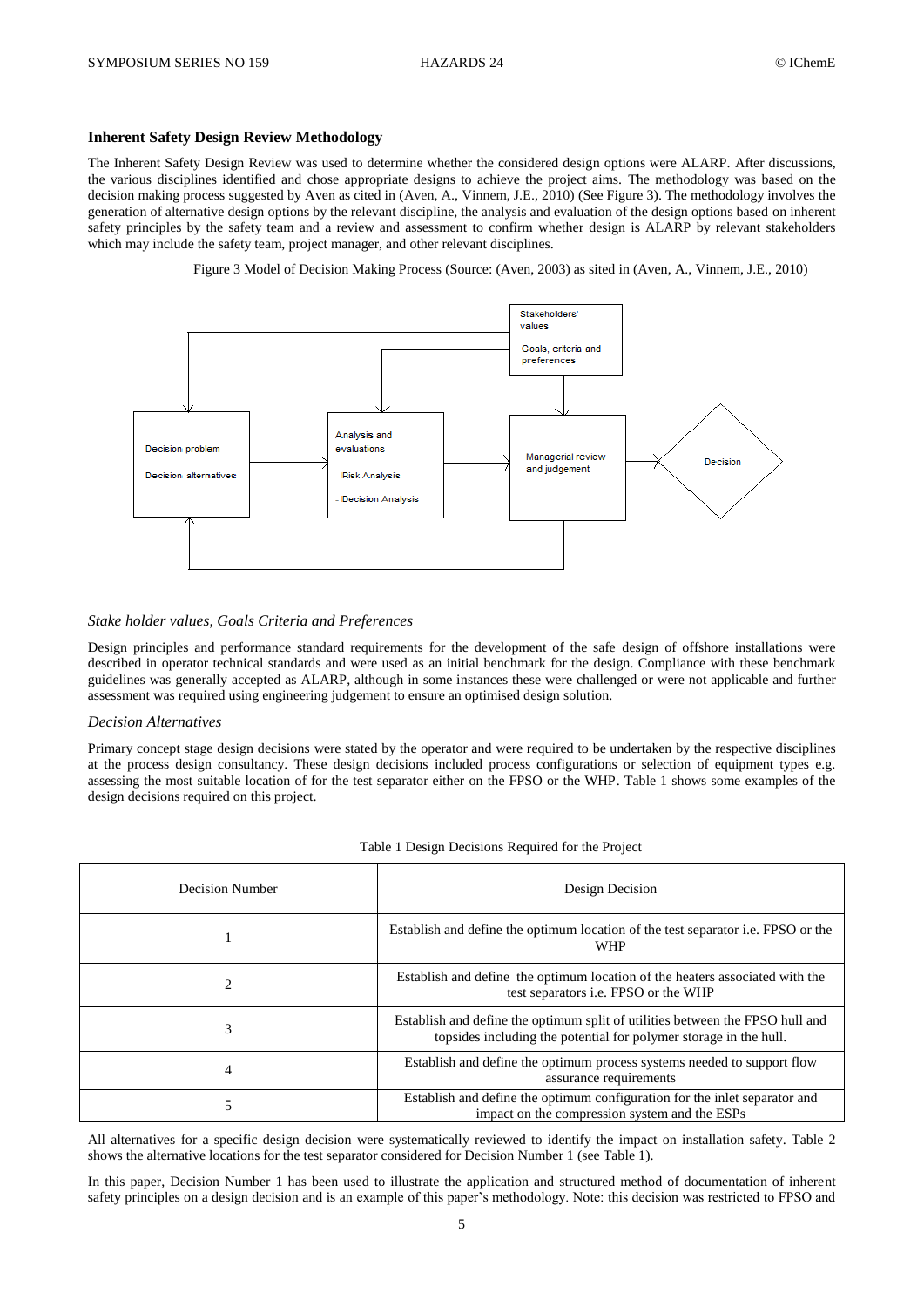WHP; other decisions were more open and required the generation of alternatives by the relevant department e.g. the selection of the appropriate type of heaters for the test separator would require input from the mechanical department. Fig. 3 shows the two designs alternatives that have been assessed. At this stage all the considered alternatives are documented.

Table 2 Design Decisions Required for the Project





### *Analysis and Evaluation*

An analysis and evaluation of the various alternatives was undertaken to determine their impact on safety performance.

At the concept optimisation phase, due to limited data, quantified assessment of risks is not always possible and therefore a qualitative assessment was undertaken. Hazard identification guidewords similar to those used in certain operator and international standards can be used to prompt discussion.

A qualitative implementation of inherent safety principles was used as the primary driver to demonstrate ALARP. Table 3 utilises the framework highlighted in Figure 1 (A Systematic Approach to Loss Prevention) and follows the principles set out by (Mansfield, D., Poulter, L., 1996). It is used to systematically assess and document all design decisions made at the concept stage. The assessment takes on a hierarchical approach with more weighting given to assessments nearer the top of the table. The analysis can take the form of a series of discussions between disciplines or a workshop guided by the safety discipline. All relevant departments should state their preferred choice according to their concerns e.g. production issues, weight issues, fabrication issues etc. Areas where preferences differ lead to further more detailed analysis.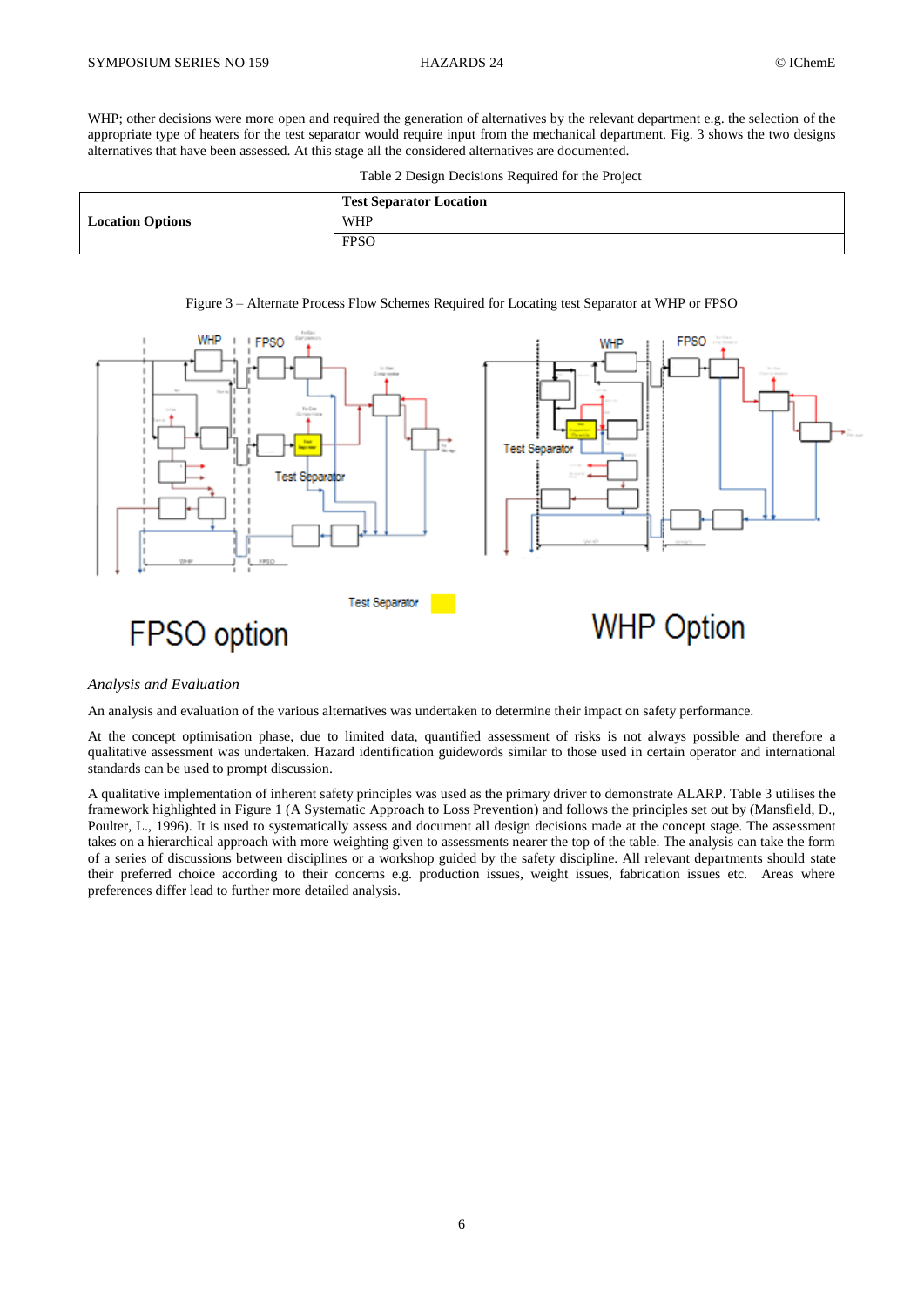| <b>Inherent</b><br><b>Safety</b> | Issues relating to locating the<br><b>Test Separator on the WHP</b>                                                                                                                                                                                                                                                                                                                                                                                                                                                                                                                                                                                                                                                                                                                                                                                                                                 | Issues relating to locating the<br><b>Test Separator on the FPSO</b>                                                                                                                                                                                                                 | Assessment                                                                                                                                                                                                                                                                                                                                                                                                                                                                                                                                                                                                                                                                                                                                                                                                                                                                                                                                                                                                                                                                                                                                                                                                                                                                                                                                             |  |
|----------------------------------|-----------------------------------------------------------------------------------------------------------------------------------------------------------------------------------------------------------------------------------------------------------------------------------------------------------------------------------------------------------------------------------------------------------------------------------------------------------------------------------------------------------------------------------------------------------------------------------------------------------------------------------------------------------------------------------------------------------------------------------------------------------------------------------------------------------------------------------------------------------------------------------------------------|--------------------------------------------------------------------------------------------------------------------------------------------------------------------------------------------------------------------------------------------------------------------------------------|--------------------------------------------------------------------------------------------------------------------------------------------------------------------------------------------------------------------------------------------------------------------------------------------------------------------------------------------------------------------------------------------------------------------------------------------------------------------------------------------------------------------------------------------------------------------------------------------------------------------------------------------------------------------------------------------------------------------------------------------------------------------------------------------------------------------------------------------------------------------------------------------------------------------------------------------------------------------------------------------------------------------------------------------------------------------------------------------------------------------------------------------------------------------------------------------------------------------------------------------------------------------------------------------------------------------------------------------------------|--|
| <b>Measures</b>                  |                                                                                                                                                                                                                                                                                                                                                                                                                                                                                                                                                                                                                                                                                                                                                                                                                                                                                                     |                                                                                                                                                                                                                                                                                      |                                                                                                                                                                                                                                                                                                                                                                                                                                                                                                                                                                                                                                                                                                                                                                                                                                                                                                                                                                                                                                                                                                                                                                                                                                                                                                                                                        |  |
| Hazards:                         | Fire and Explosion Risks                                                                                                                                                                                                                                                                                                                                                                                                                                                                                                                                                                                                                                                                                                                                                                                                                                                                            |                                                                                                                                                                                                                                                                                      |                                                                                                                                                                                                                                                                                                                                                                                                                                                                                                                                                                                                                                                                                                                                                                                                                                                                                                                                                                                                                                                                                                                                                                                                                                                                                                                                                        |  |
| <b>Causes</b> and<br>effects:    | Loss of containment leading to fire and explosion                                                                                                                                                                                                                                                                                                                                                                                                                                                                                                                                                                                                                                                                                                                                                                                                                                                   |                                                                                                                                                                                                                                                                                      |                                                                                                                                                                                                                                                                                                                                                                                                                                                                                                                                                                                                                                                                                                                                                                                                                                                                                                                                                                                                                                                                                                                                                                                                                                                                                                                                                        |  |
| Avoid<br>Hazards:                | a) The test separator can be used<br>as a clean-up separator,<br>eliminating the need to provide a<br>dedicated clean up separator this<br>avoids the hazards associated<br>with the clean-up separator, b)<br>There is no need for a separate<br>test flow-line to connect the WHP<br>to the FPSO with associated flow<br>assurance issues c) it allows<br>testing to take place without<br>additional flow lines (these will<br>be between 8" to 12" options at<br>pressures between 80 barg to 30<br>barg respectively).d) If the test<br>separator is located on the WHP,<br>the separated fluids from the<br>separator will require boosting in<br>pressure to recombine with the<br>remaining production fluid. One<br>additional pump is required along<br>with a standby pump. e) an<br>electric tube bundle from the<br>FPSO to the WHP will have to be<br>introduced for the test heater. | a) Heating medium is available<br>on the FPSO, therefore there is<br>no need to introduce new<br>hazards such as an additional<br>electric heater b) If the test<br>separator is located on the<br>FPSO a separate subsea test<br>line will be required and<br>another booster pump. | If the test separator is located on WHP<br>there is the elimination of the need for a<br>dedicated clean up separator and<br>therefore eliminates the associated<br>hazards. While placing the test separator<br>on the FPSO introduces the need for a<br>subsea flow line between the FPSO and<br>the WHP and therefore introducing an<br>additional hazard to the facility. The<br>flow line would need to be between 8" to<br>12" and at high pressures (80 barg to 30<br>barg). Both options require booster<br>pumps to be installed. For the WHP,<br>there will be the introduction of an<br>electric heater on the WHP platform and<br>this will have an associated bundle of<br>electric wires from the FPSO. If the test<br>separator was located on the FPSO it<br>would still require heating, but this<br>would be either an electric heater or the<br>use of a heating medium. In terms of<br>avoiding hazards it is best to place the<br>test separator on the WHP, the<br>introduction of the flow line (FPSO)<br>option) will add a large hazard source at<br>the WHP. Hazards introduced to the<br>overall facility by the WHP option as<br>compared to the FPSO option, such as<br>electric heater and large electric bundle<br>from FPSO, are not judged to present as<br>big a threat to personnel as the additional<br>flow line. |  |
| Reduce<br>Severity:              | a) Addition of electric heater on<br>WHP (as there is no heating<br>medium present on the WHP) will<br>require more energy needs from<br>FPSO and potentially large<br>electric cable size. b) less pump<br>pressure is required for the WHP<br>section at 5 barg (WHP option) to<br>15 barg (FPSO option), although<br>the test separator pressure will<br>still be 16 bar and therefore<br>negate the benefit of a lower<br>pump pressures.                                                                                                                                                                                                                                                                                                                                                                                                                                                       | a) More power requirements if<br>test separator is on FPSO. b)<br>for this option the separated<br>gas is introduced into the gas<br>compression train and<br>therefore increasing the<br>gaseous hazardous inventory at<br>the FPSO.                                                | Regardless of the option, booster pumps<br>will be introduced to the WHP. For the<br>WHP option the pressures associated<br>with booster pumps are much lower (5<br>barg compared to 15 barg. Note: the<br>pressure introduced by the test separator<br>onto the WHP will be 16 barg, negating<br>the lower booster pump pressure). This<br>reduces the potential severity of loss of<br>containment events at the WHP. If the<br>test separator is located on WHP, there<br>is an associated increased size of the<br>electric cables from the FPSO to the<br>WHP and therefore introducing a hazard<br>at the WHP and FPSO. This is to power<br>the compulsory electric heater (no<br>heating medium at the WHP). In terms<br>of reducing severity the WHP option is<br>favoured. The FPSO option introduces<br>more gaseous inventory into the<br>compression train and may result in<br>increased hazards.                                                                                                                                                                                                                                                                                                                                                                                                                                         |  |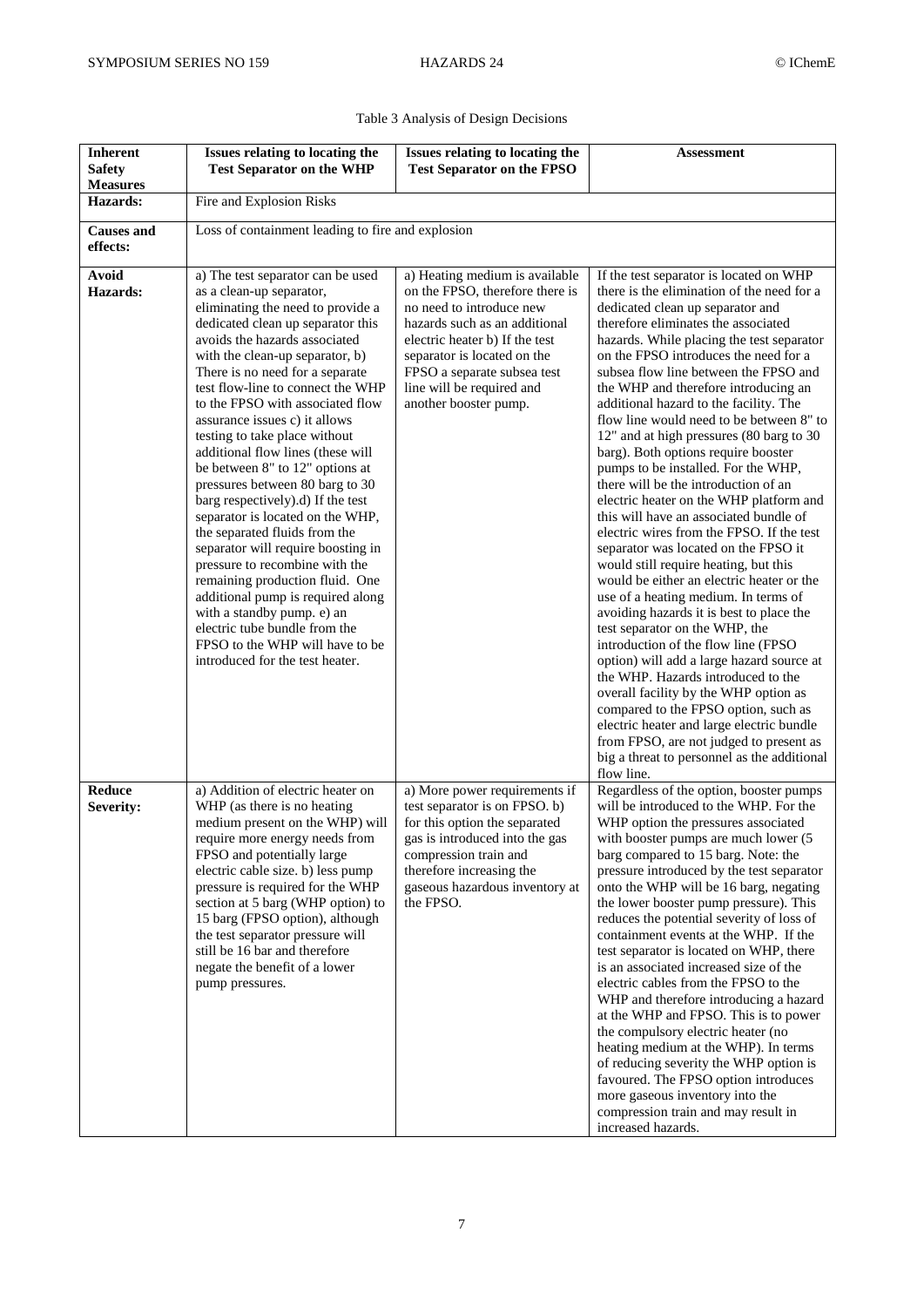| Reduce<br>Likelihood:              | a) The flow line for the transfer of<br>production fluids for testing    | 5 x 25% multiphase pumps<br>needed                      | The flow line to the WHP introduced by<br>the FPSO option may require pigging.    |
|------------------------------------|--------------------------------------------------------------------------|---------------------------------------------------------|-----------------------------------------------------------------------------------|
|                                    | between the Wellhead Platform                                            |                                                         | And although pigging is unlikely this                                             |
|                                    | and the FPSO will require pigging<br>facilities at both ends similar to  |                                                         | has potential to expose pigging<br>personnel to WHP risks. The potential          |
|                                    | the main production flow line.                                           |                                                         | leak sources are also reduced on the                                              |
|                                    | Note: it is unclear whether                                              |                                                         | WHP if the WHP option is chosen as                                                |
|                                    | pigging will be required at this<br>facility. b) 3 x 50% multiphase      |                                                         | only 3 pumps are introduced, instead of<br>5 with the FPSO option. Issues such as |
|                                    | pumps needed (at 5 barg). Flow                                           |                                                         | pigging the additional flow line will be                                          |
|                                    | assurance studies suggest that the<br>introduction of an extra flow line |                                                         | added if the test separator is placed on<br>the FPSO, this will increase the      |
|                                    | may result in the same flow                                              |                                                         | likelihood of leaks and increase the risk                                         |
|                                    | assurance issues as the production<br>flow line, such as                 |                                                         | to personnel.                                                                     |
|                                    | hydrate/viscosity management,                                            |                                                         |                                                                                   |
|                                    | slug management, etc, while                                              |                                                         |                                                                                   |
|                                    | adding complexity to system<br>operation, e.g. additional                |                                                         |                                                                                   |
|                                    | requirements on shutdown,                                                |                                                         |                                                                                   |
|                                    | hydrate and wax management<br>shall be carried out for the               |                                                         |                                                                                   |
|                                    | additional flow line as well as the                                      |                                                         |                                                                                   |
|                                    | production flow line. It is<br>suggested that the impact of an           |                                                         |                                                                                   |
|                                    | extra flow line on the impact on                                         |                                                         |                                                                                   |
|                                    | architecture/operability should be                                       |                                                         |                                                                                   |
|                                    | investigated further in the next<br>stage of design.                     |                                                         |                                                                                   |
| <b>Segregate</b>                   |                                                                          | a) More segregation, and<br>separation on the FPSO than | The hazards from the test separator (16<br>barg) will be minimised by the amount  |
|                                    |                                                                          | the WHP and also reduced                                | of segregation and separation that a well                                         |
|                                    |                                                                          | likelihood of personnel being                           | spaced FPSO can provide.                                                          |
|                                    |                                                                          | in the vicinity following<br>SIMOPS.                    |                                                                                   |
| <b>Passive</b>                     |                                                                          |                                                         |                                                                                   |
| <b>Safeguards</b><br><b>Active</b> |                                                                          |                                                         |                                                                                   |
| <b>Safeguards</b>                  |                                                                          |                                                         |                                                                                   |
| <b>Residual Risk</b>               |                                                                          |                                                         |                                                                                   |
| <b>Reduction</b>                   |                                                                          |                                                         |                                                                                   |
| <b>Measures</b>                    |                                                                          |                                                         |                                                                                   |
| <b>Other</b><br><b>Potential</b>   | a) This is concluded to be the<br>lowest cost alternative b) The         | The weight and space<br>requirements on the WHP are     |                                                                                   |
| <b>Issues Stated</b>               | impact on the installation of the                                        | minimised                                               |                                                                                   |
| by Other                           | WHP topsides and on the design                                           |                                                         |                                                                                   |
| <b>Disciplines</b>                 | of the jacket has not been<br>established in this phase of the           |                                                         |                                                                                   |
|                                    | project c) No need for temporary                                         |                                                         |                                                                                   |
|                                    | power generation as test separator<br>will not be needed while FPSO is   |                                                         |                                                                                   |
|                                    | offline. d) the significant                                              |                                                         |                                                                                   |
|                                    | drawback is the increased weight                                         |                                                         |                                                                                   |
|                                    | on the structure which may<br>preclude a single lift installation.       |                                                         |                                                                                   |
|                                    | The impact on the installation has                                       |                                                         |                                                                                   |
|                                    | not been investigated at this point                                      |                                                         |                                                                                   |